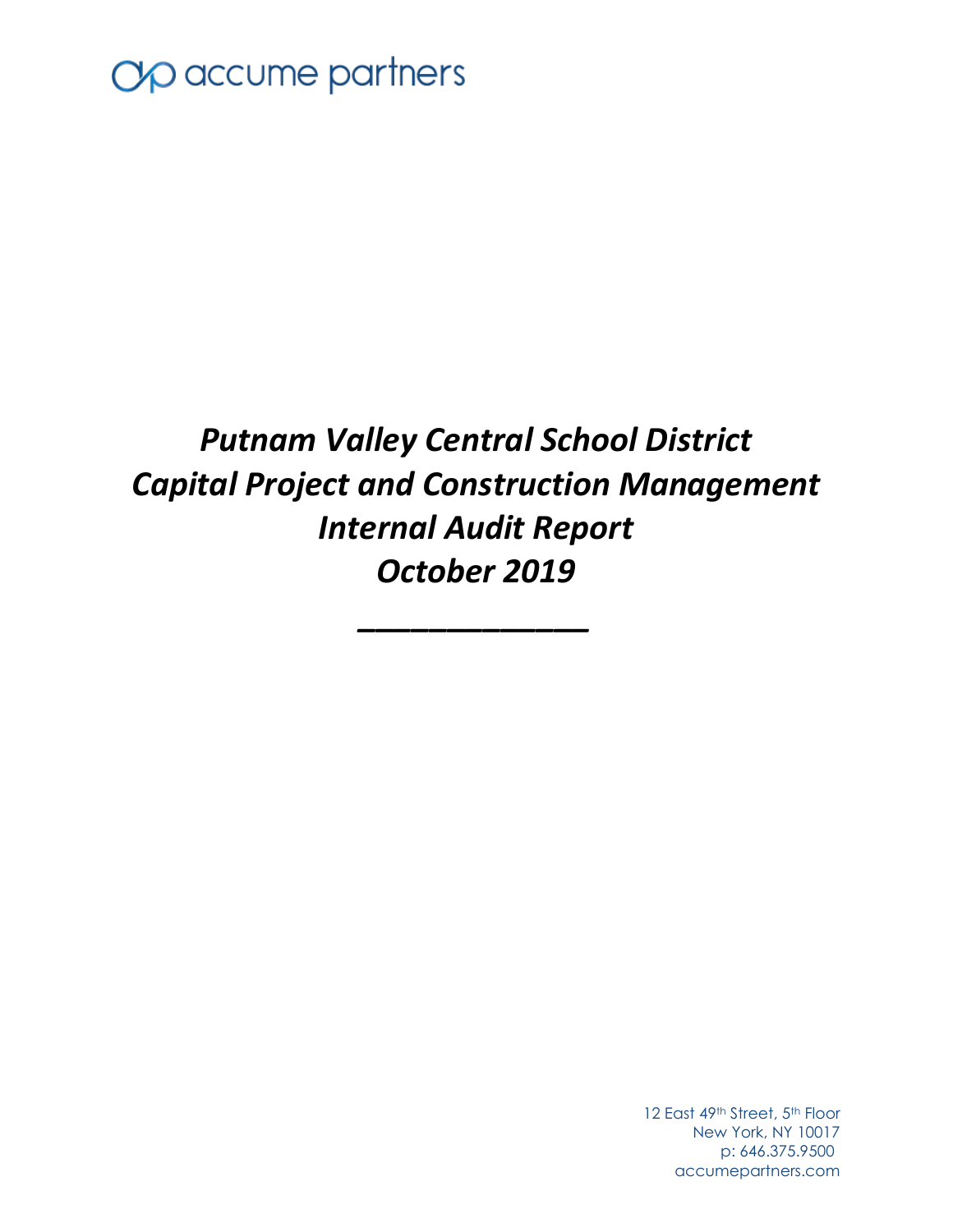# $\gamma$  accume partners

October 8, 2019

Ms. Jeanine Rufo President, Board of Education Putnam Valley Central School District 171 Oscawana Lake Road Putnam Valley, NY 10579

Dear Ms. Rufo:

We have recently completed our internal audit of internal controls over capital project and construction management, including the planning & monitoring of capital projects at the Putnam Valley Central School District ("the District"). These functions were recommended for audit in our internal audit risk assessment update FY 2018/2019 report dated May 24, 2019.

This internal audit report includes background information, the audit scope and objectives, summary of audit findings, and our observations and recommendations. The audit procedures performed included various tests, reviews, and evaluations in accordance with the *International Standards for the Professional Practice of Internal Auditing* promulgated by the Institute of Internal Auditors.

This report includes observations identified during our audit, with recommendations to improve internal controls and enhance operational effectiveness. We are available to meet with the Audit Committee/Board to discuss the report at its convenience.

We appreciate the fine level of cooperation provided to us by the District's staff during our audit and look forward to working with them in the future.

Very truly yours,

accume Partners

Accume Partners

12 East 49th Street, 5th Floor New York, NY 10017 p: 646.375.9500 accumepartners.com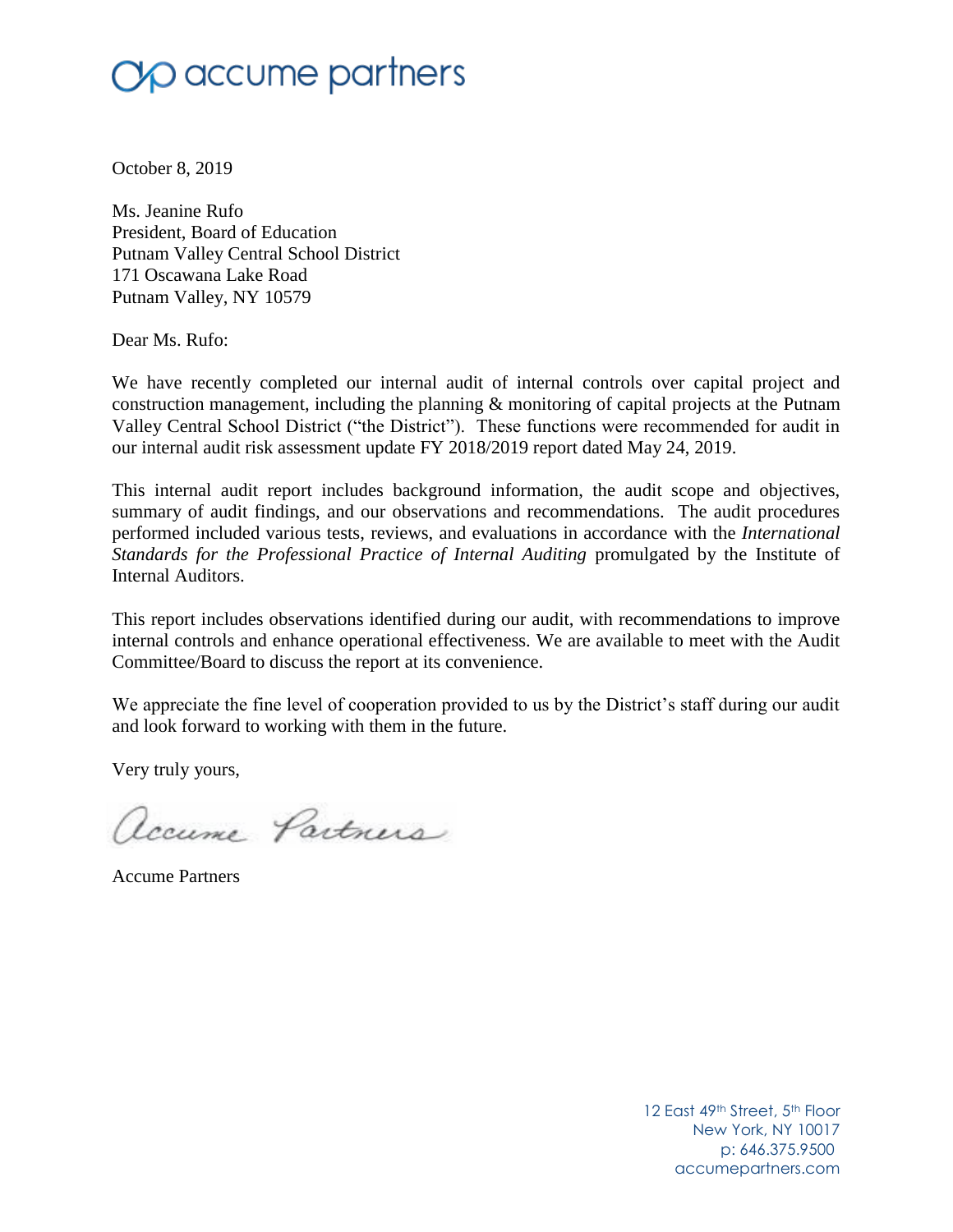## **Background**

As a result of the Internal Audit Risk Assessment report for fiscal year 2018-2019 and recommended Audit Plan, a Capital Project and Construction Audit was recommended to be performed. Accordingly, the Board of Education and Audit Committee authorized an audit of this area. Our audit was conducted in accordance with the audit standards published by the Institute of Internal Auditors.

## **Audit Scope and Objectives**

We performed an internal audit of the Capital Project and Construction management functions and related internal controls. Our internal audit was conducted to assess the level of compliance with procedures set forth by the District's Central Administration. We assessed and evaluated the policies, procedures and practices relating to the District's contract formation, contract administration and monitoring functions of the capital construction project process. As part of this assessment, we interviewed selected staff, performed tests on selected contractor bids, contractor application and certification payment requests, change orders, and various related project management oversight and financial summary reports as deemed necessary to understand the process and to determine compliance. During the audit we examined internal controls over these Capital Project and Construction management functions for the period from October 1, 2016 through June 30, 2019.

The audit procedures that we performed included the following:

- Reviewed existing District policies and procedures
- Reviewed the control environment
- Interviewed the District Treasurer, the Accountant and the Claims Auditor
- Reviewed the District's books and records
- Reviewed the Contract Bid process
- Reviewed the Contract Administration process
- Reviewed the Contract Payment and Change Order process
- Reviewed the District's practices for management and oversight of the Capital Construction Project process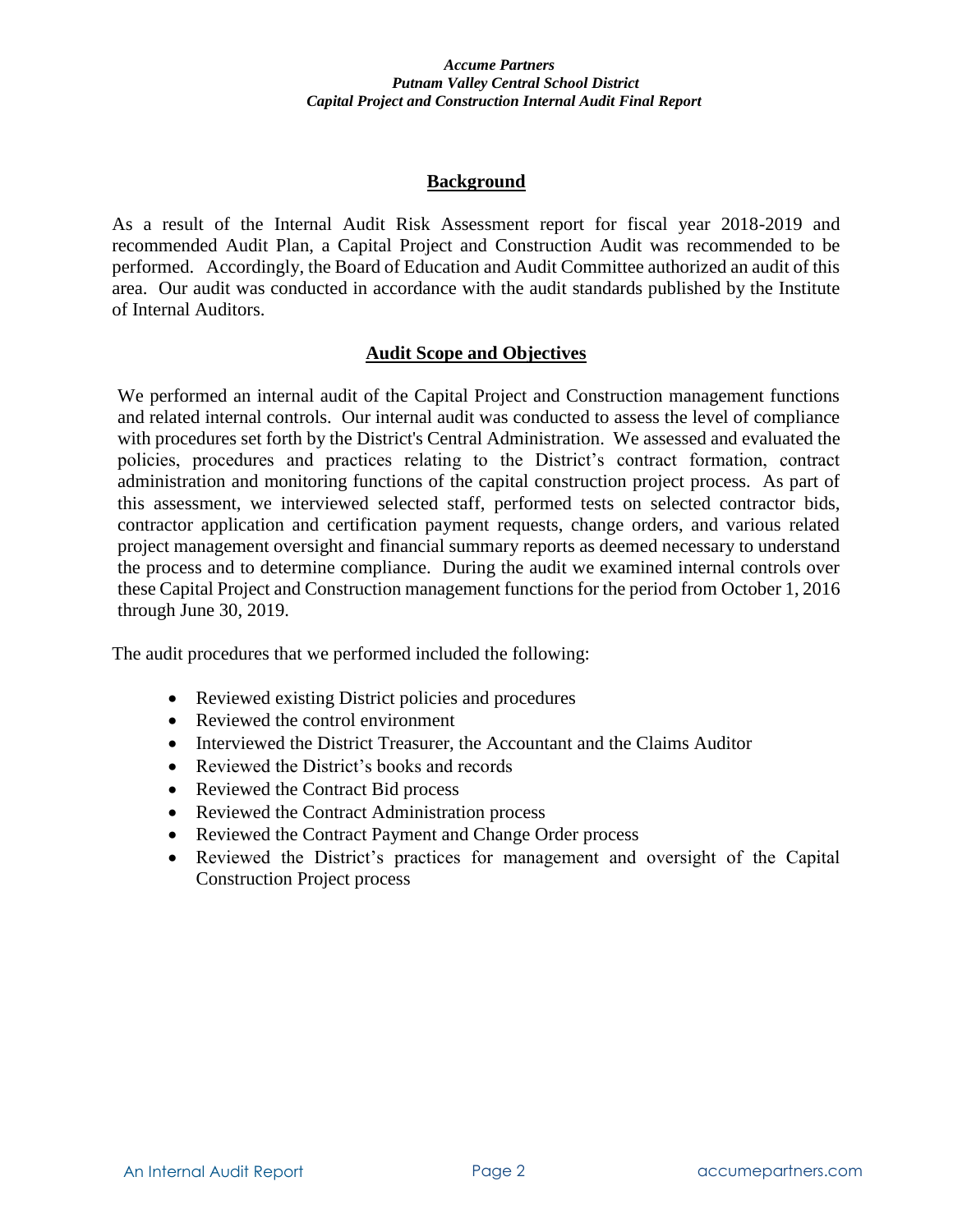## **Summary of Audit Findings**

Our audit focused specifically on the review of the following areas and key processes within the District. Included is our Audit Rating of the operating and internal control environment of each audit area.

| <b>Audit Area</b>                           | <b>Key Processes /</b>                                                                                                                                     | <b>Recommendations</b>                                                                                                                                                                                                                                                                                              | <b>Audit Rating*</b>             |
|---------------------------------------------|------------------------------------------------------------------------------------------------------------------------------------------------------------|---------------------------------------------------------------------------------------------------------------------------------------------------------------------------------------------------------------------------------------------------------------------------------------------------------------------|----------------------------------|
| <b>Contract Bid</b><br><b>Process</b>       | <b>Documents Reviewed</b><br><b>Contractor Bid</b><br>$\bullet$<br>documents<br>Bid envelopes<br>$\bullet$<br><b>Board Meeting</b><br>$\bullet$<br>Minutes | The District should continue its procedures<br>1.<br>and controls for requesting and processing<br>contractor bids and utilize a mechanical date<br>and time stamp for received sealed bids.                                                                                                                        | Adequate/<br><b>Satisfactory</b> |
| Contractor<br><b>Payments</b>               | Contractor's<br>$\bullet$<br>Application &<br>Certificate for<br>Payment<br><b>Fund Check Warrant</b><br>$\bullet$<br>Certification                        | The District should continue its procedures<br>2.<br>and controls for processing contractor<br>payments.                                                                                                                                                                                                            | Adequate/<br><b>Satisfactory</b> |
| <b>Contract</b><br><b>Changes</b>           | <b>Change Orders</b><br>$\bullet$<br><b>Board Minutes</b><br>$\bullet$                                                                                     | 3.<br>The District should continue its procedures<br>and controls for processing Change Order<br>requests. The Business Office may want to<br>determine that an additional review step be<br>added to confirm that a complete and<br>identical set of signed copies sent to NYS is<br>filed in the Business Office. | Adequate/<br><b>Satisfactory</b> |
| <b>Contract</b><br><b>Monitoring</b>        | Construction<br>$\bullet$<br>Manager Agreement<br><b>Construction Project</b><br>$\bullet$<br>reports<br><b>Committee Meeting</b><br>$\bullet$<br>Minutes  | 4.<br>The District should continue its capital<br>construction project monitoring committees<br>and processes.                                                                                                                                                                                                      | Adequate/<br><b>Satisfactory</b> |
| <b>Capital Project</b><br><b>Procedures</b> | <b>Board Policies</b><br>$\bullet$<br>Department Level<br>$\bullet$<br>Procedures                                                                          | The District should continue to maintain its<br>5 <sub>1</sub><br>Department level procedures regarding the<br>administration and monitoring of capital<br>projects.                                                                                                                                                | Adequate/<br><b>Satisfactory</b> |

\* Our classification of audit findings is based on the following Audit Ratings: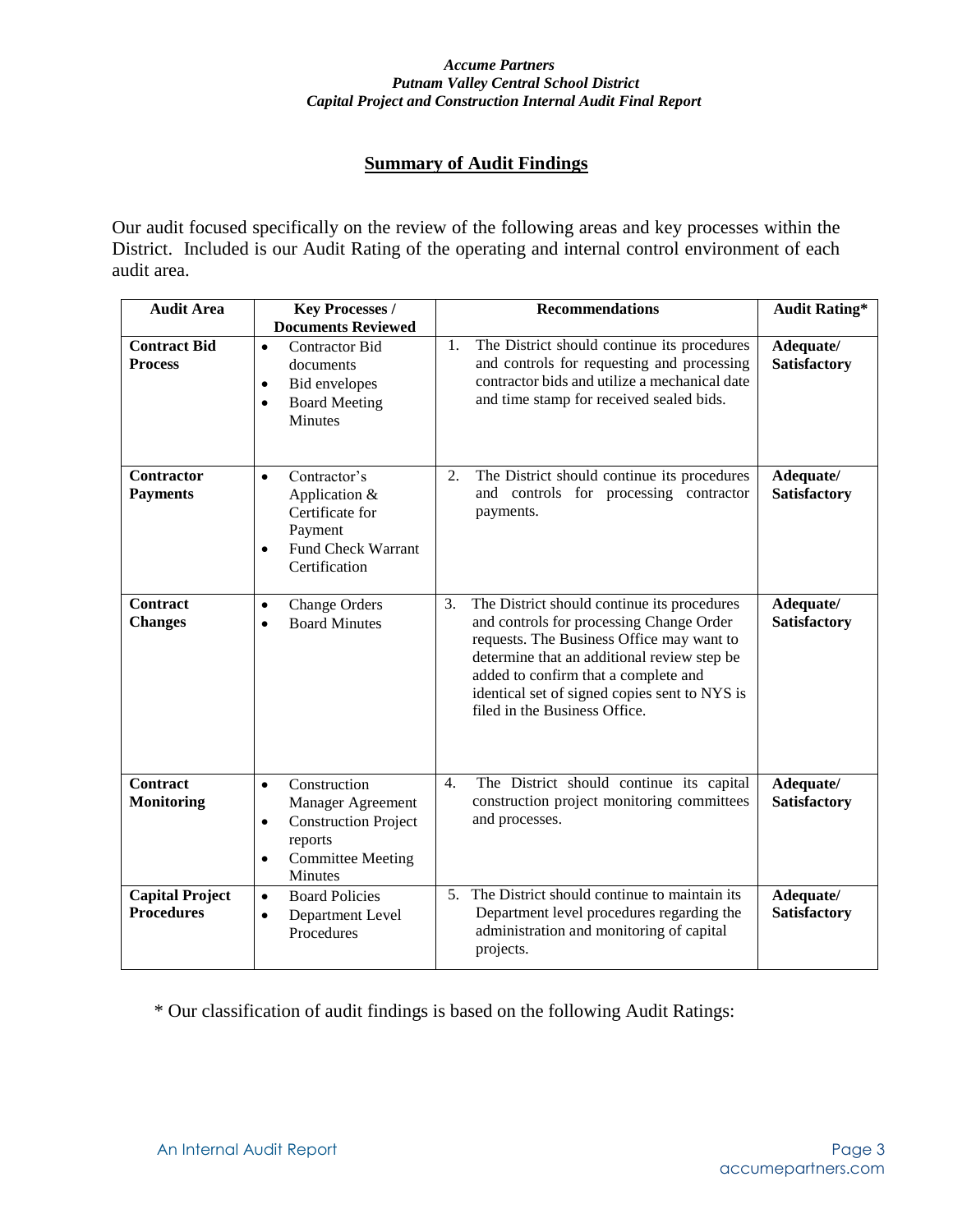## **Audit Ratings Defined**

| <b>Significant Issues</b> | Indicates significant weaknesses in the system of internal control<br>and/or compliance with related policies, procedures and regulatory<br>requirements. Management's immediate attention to these findings<br>is required to prevent potential loss to the District. |
|---------------------------|------------------------------------------------------------------------------------------------------------------------------------------------------------------------------------------------------------------------------------------------------------------------|
| Needs Improvement         | Indicates weaknesses in the system of internal control and/or<br>compliance with related policies, procedures and regulatory<br>requirements. These findings require management's prompt<br>resolution to prevent deterioration and possible losses.                   |
| Adequate/Satisfactory     | Indicates an acceptable system of internal control and satisfactory<br>compliance with applicable policies, procedures and regulatory<br>requirements. Findings may indicate modest weaknesses that<br>require management's attention.                                 |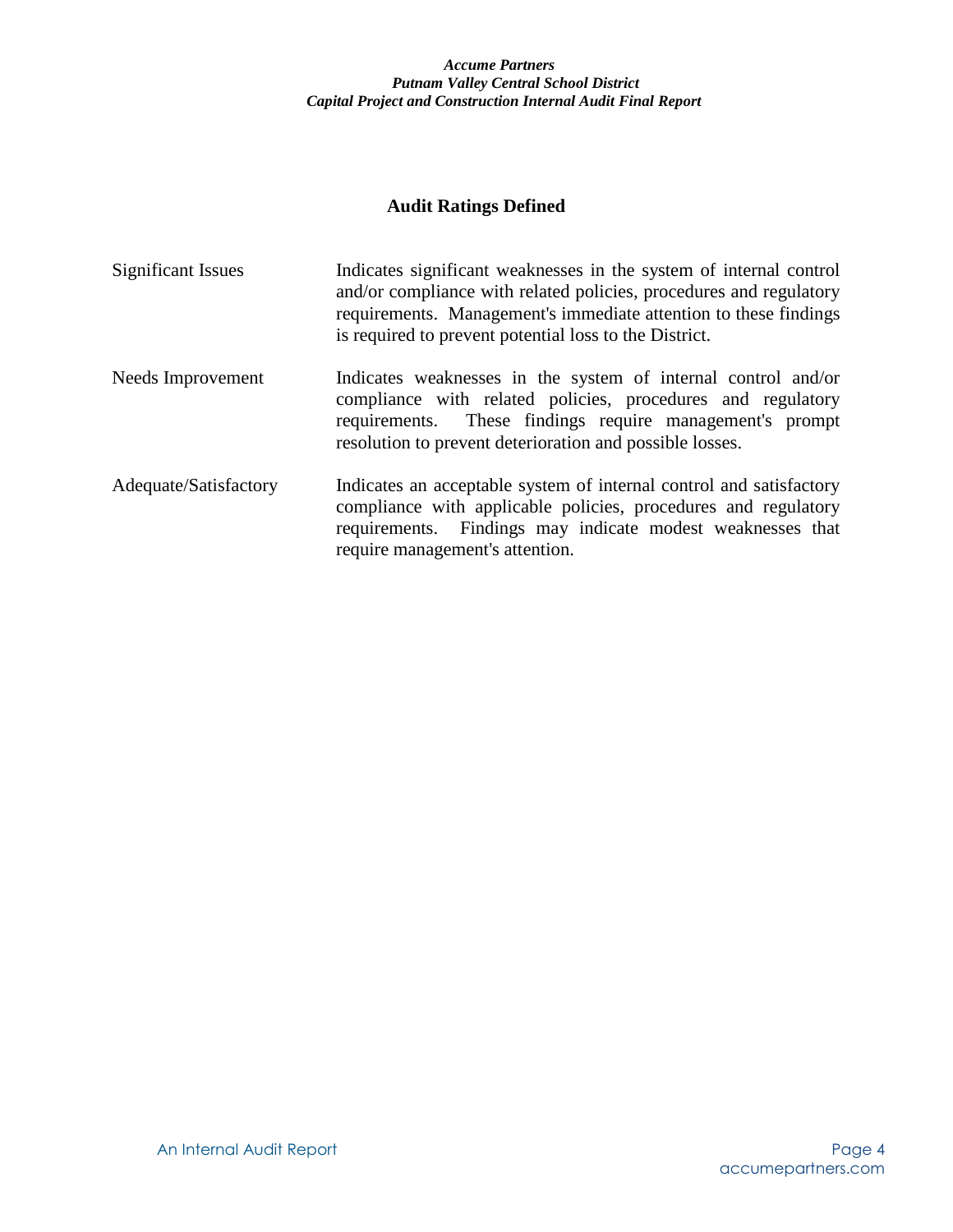## **Observations and Recommendations**

## **1. The District should continue its procedures and controls for requesting and processing contractor bids.**

*Observation:* Internal Audit tested and reviewed the bids process for five different projects to determine the District was in compliance with its Purchasing Policy and applicable rules and regulations. Testing included reviewing a total of 13 bids, with an emphasis on the winning bid and the second and third place bidders for the referenced project. There were no major discrepancies. However, all of the bid envelopes contained a hand written date and time acknowledgement of receipt. The better form of receipt of bids' acknowledgement would be to use a mechanical time and date stamp. Additionally, the District or its representative architectural firm maintains a log documenting the receipt of sealed bids for the capital construction projects.

**School District Risk and/or Opportunity:** An adequate internal control environment is one whereby internal controls are established to help ensure compliance with District policies and applicable governing rules and regulations. Competitive purchasing policies and procedures are essential internal controls that help to ensure all recognized and responsible vendors are given equal opportunity to supply the District, prevent favoritism of one vendor over another, keep District residents informed of the purchasing function, and help to prevent fraud on part of the Purchasing Agent. Specifically, date and time stamping the sealed bids provides evidence that sealed bids were received by the District up until the Bid Open time. This ensures that no one vendor is given preferential time and opportunity to develop their bid offer.

**Recommendation:** The District should continue its procedures and controls for requesting and processing contractor bids and utilize a mechanical date and time stamp for received sealed bids.

#### *Management's Response:*

## **2. The District should continue its procedures and controls for processing Contractor Payments.**

*Observation:* Internal Audit reviewed the procedures in place to ensure that claims for payment made by construction contractors are supported by sufficient documentation, adhere to contract provisions, and are appropriately approved. In that regard, we tested 12 contractor Application and Certification for Payments totaling \$6,104,704.25 to determine if they were properly prepared, reviewed by the respective authorizing parties and supported by appropriate documentation. Of the transactions tested, there were no major exceptions.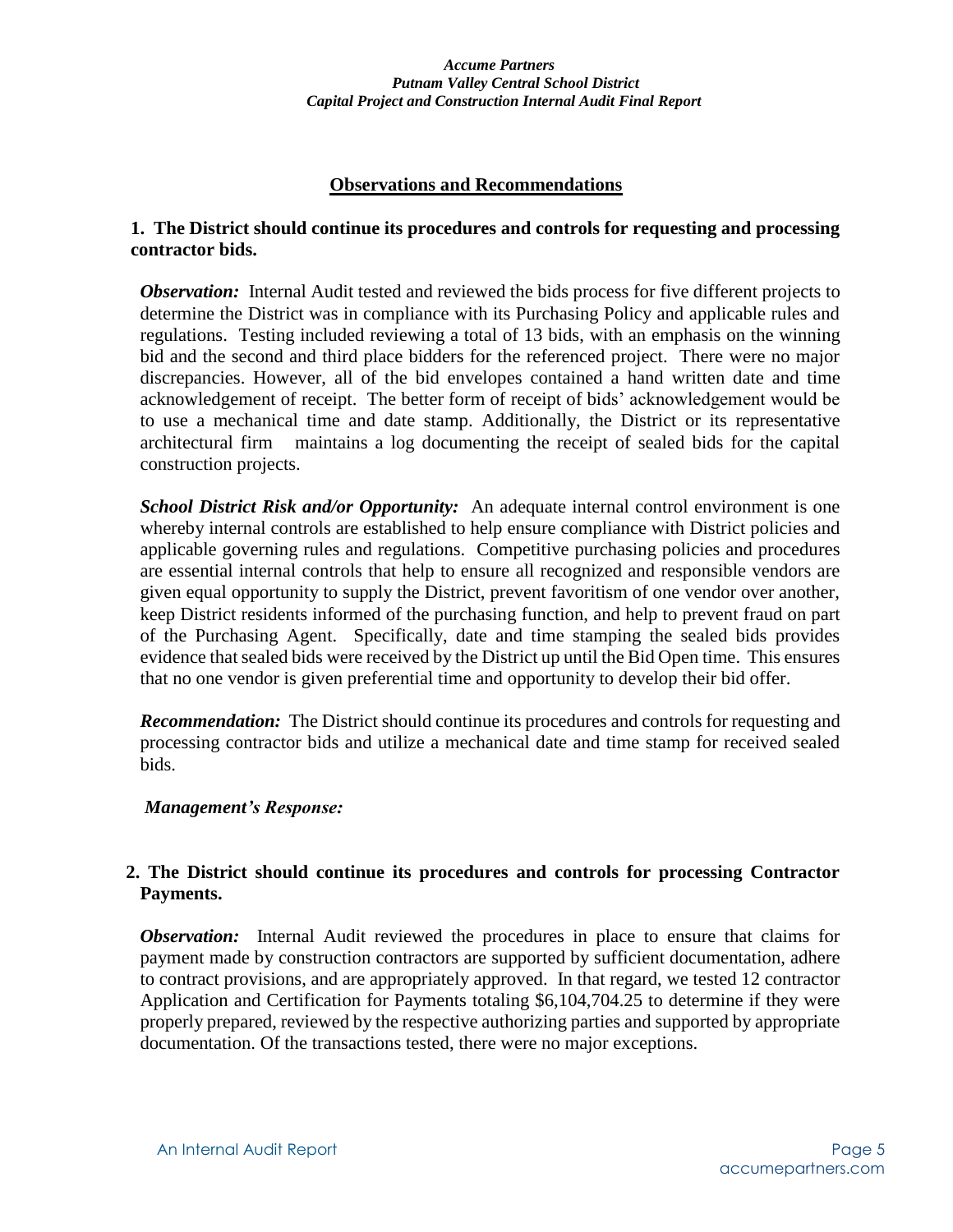*School District Risk and/or Opportunity:*A strong internal control system is important to help ensure that only properly authorized, documented and necessary expenditures to contractors are made on behalf of the District. The District should ensure that the receipt, review and approval of capital project expenses from contractors and construction firms are sufficiently documented and closely reviewed. Validation and verification of supporting information helps to ensure that the expenses are valid and correspond to services provided.

In general, internal controls help to deter and prevent fraud, waste and misappropriation of assets, which may occur due to the lack of compliance with established policies and procedures as well as appropriate supporting documentation. All expenditures should be supported with adequate documentation to ensure transactions were authorized, services were performed, and the nature of the expense was validated as an appropriate District expense related to the capital project.

*Recommendation:* The District should continue its procedures and controls for processing Contractor Payments.

## *No Management Response Required*

## **3. The District should continue its procedures and controls for processing Change Order requests.**

*Observation:* Internal Audit tested the seven approved Change Order requests which were processed in FY2017 and FY2018 per the NYS website's Schedule of Change Orders of totaling \$31,405.00 in increases and \$9,830.00 in decreases to determine they were properly prepared, reviewed and signed by the required parties, supported by appropriate documentation, certified by the Superintendent, and approved by the Board. Of the transactions tested, there were no major exceptions except that the Superintendent's Certification Signature was missing on 3 change orders. Upon investigation, the NYS website's Summary Change Order Report showed that the change orders were received on March 16, 2017 and approved on May 16, 2017 which supports the belief by the Business Office that the properly signed reports were sent to NYS but not copied and/or filed properly in the Business Office.

*School District Risk and/or Opportunity:* A good internal control environment consists of well documented procedures and an appropriate level of authorization to ensure controls are functioning as intended. The School Board is required to be fiscally responsible for the funds entrusted to the District via property taxes and other funding methods such as state aids and grants. The School Board reviews and approves, via a resolution recommended by the Superintendent, the awarding of contracts, including those involved in construction projects, based on evaluation of qualifying bids received via the NYSED and GML guidelines. The Board President, not the District Superintendent, signs the awarded contract. A change order, which is reviewed and recommended by the Project Manager, represents an amendment to the Contract, and should require the same level of approval by the School Board, unless the Board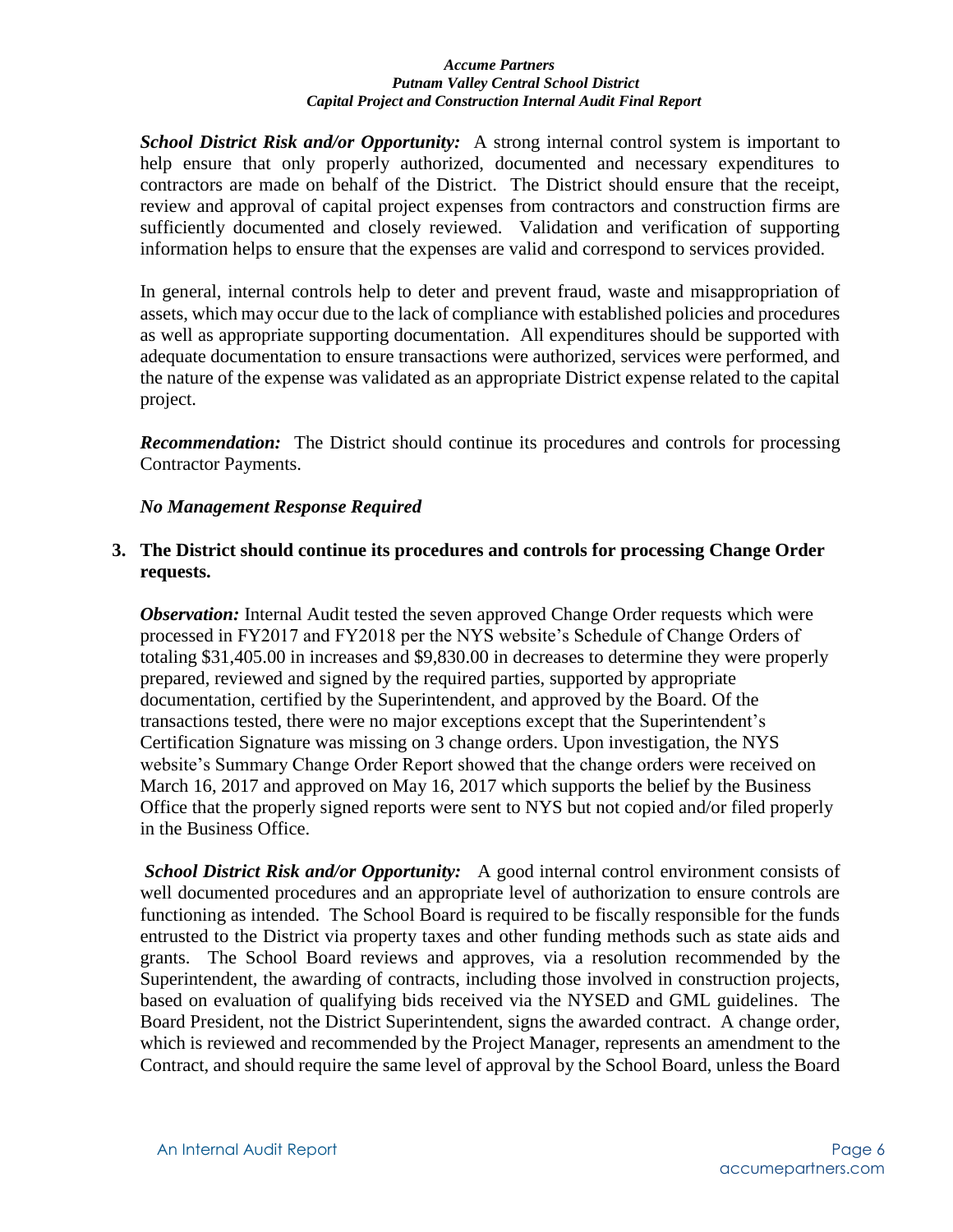has specifically designated its authority to approve amendments (i.e. change orders) to a District official such as the Superintendent. A risk exists that fiscal responsibility could not be exercised by the School Board as it is not formally informed of Change Orders, their nature and the potential impact on the District's financial statements.

 *Recommendation:* District Administration should continue its procedures and controls for processing Change Order requests. The Business Office may want to determine that an additional review step be added to confirm that a complete and identical set of signed copies sent to NYS is filed in the Business Office.

#### *Management's Response:*

## **4. The District should continue its capital construction project monitoring committees and processes.**

*Observation:* Internal Audit reviewed the agreement between the Board and the Construction Management firm to gain an understanding of the primary monitoring and reporting requirements for the construction projects. We noted that the District has experience with contracted Construction Managers as well as acting as the Construction Manager and, in conjunction with the architectural firm, observing the appropriate monitoring and reporting requirements. Our review of the reports, meeting minutes and other documentation indicated that the overall processes are satisfactory to provide the District Administration and the Board with a timely monitoring control.

 *School District Risk and/or Opportunity:* Formal coordination between the Board, District Administration and the Construction Management firm ensures not only that the capital projects are professionally managed but also that the Board and the District's interests are regularly overseen and reported in timely and well defined processes.

 *Recommendation:* The District should continue its capital construction project monitoring committees and processes.

#### *No Management Response Required*

#### **5. The District should continue to maintain its Department level procedures regarding the administration and monitoring of capital projects.**

*Observation:* Internal Audit noted that the Business Office in general, has both formal and informal procedures related to the accounting, budgeting, administering, managing, and monitoring of capital projects. The Business Office has an experienced staff that is knowledgeable and currently does not require extensive procedural documentation. Further,